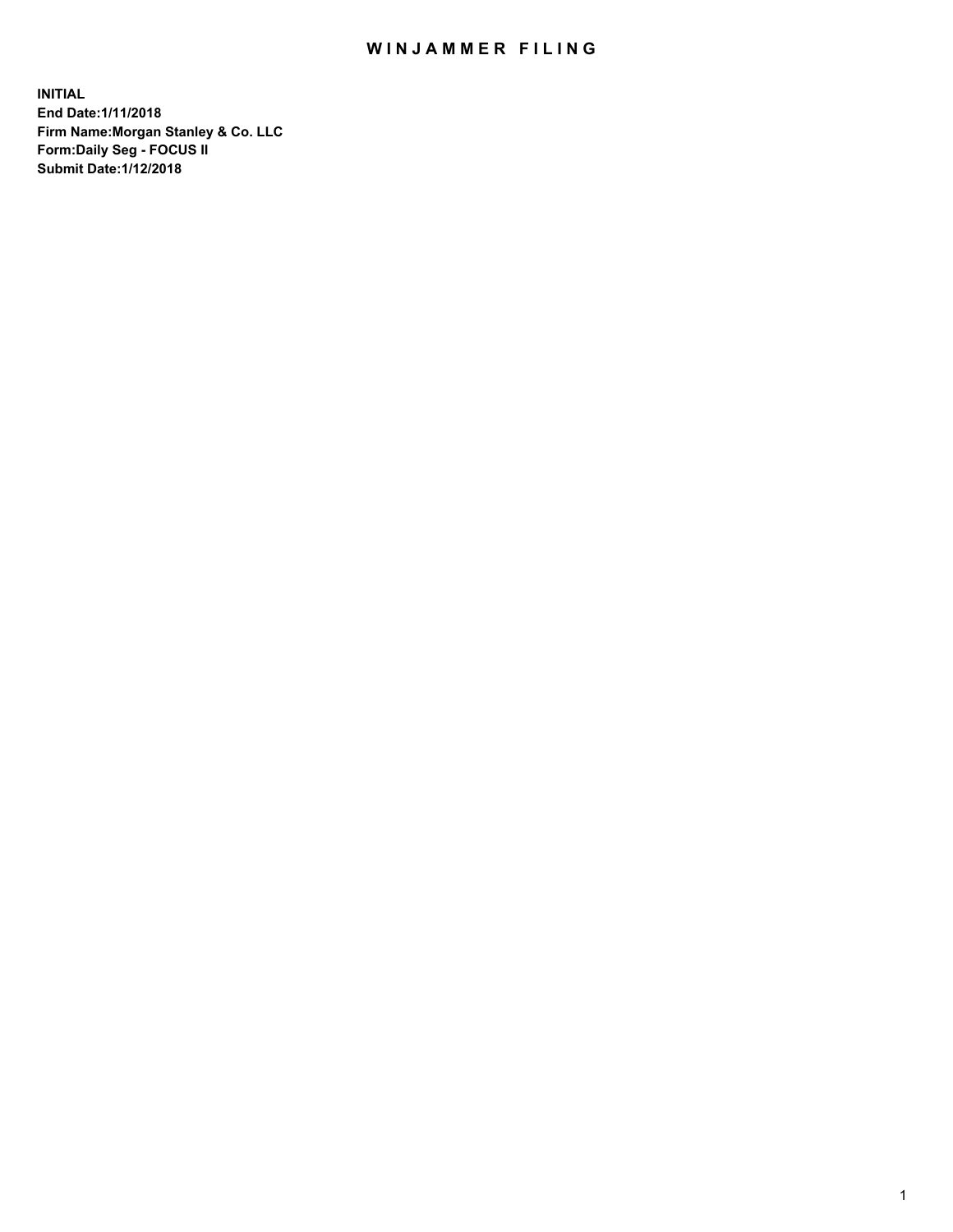## **INITIAL End Date:1/11/2018 Firm Name:Morgan Stanley & Co. LLC Form:Daily Seg - FOCUS II Submit Date:1/12/2018 Daily Segregation - Cover Page**

| Name of Company<br><b>Contact Name</b><br><b>Contact Phone Number</b><br><b>Contact Email Address</b>                                                                                                                                                                                                                          | Morgan Stanley & Co. LLC<br>Ikram Shah<br>212-276-0963<br>lkram.shah@morganstanley.com |
|--------------------------------------------------------------------------------------------------------------------------------------------------------------------------------------------------------------------------------------------------------------------------------------------------------------------------------|----------------------------------------------------------------------------------------|
| FCM's Customer Segregated Funds Residual Interest Target (choose one):<br>a. Minimum dollar amount: ; or<br>b. Minimum percentage of customer segregated funds required:%; or<br>c. Dollar amount range between: and; or<br>d. Percentage range of customer segregated funds required between: % and %.                        | 285,000,000<br>0 <sub>0</sub><br>00                                                    |
| FCM's Customer Secured Amount Funds Residual Interest Target (choose one):<br>a. Minimum dollar amount: ; or<br>b. Minimum percentage of customer secured funds required:%; or<br>c. Dollar amount range between: and; or<br>d. Percentage range of customer secured funds required between:% and%.                            | 140,000,000<br>0 <sub>0</sub><br>0 <sub>0</sub>                                        |
| FCM's Cleared Swaps Customer Collateral Residual Interest Target (choose one):<br>a. Minimum dollar amount: ; or<br>b. Minimum percentage of cleared swaps customer collateral required:% ; or<br>c. Dollar amount range between: and; or<br>d. Percentage range of cleared swaps customer collateral required between:% and%. | 92,000,000<br>0 <sub>0</sub><br>0 <sub>0</sub>                                         |

Attach supporting documents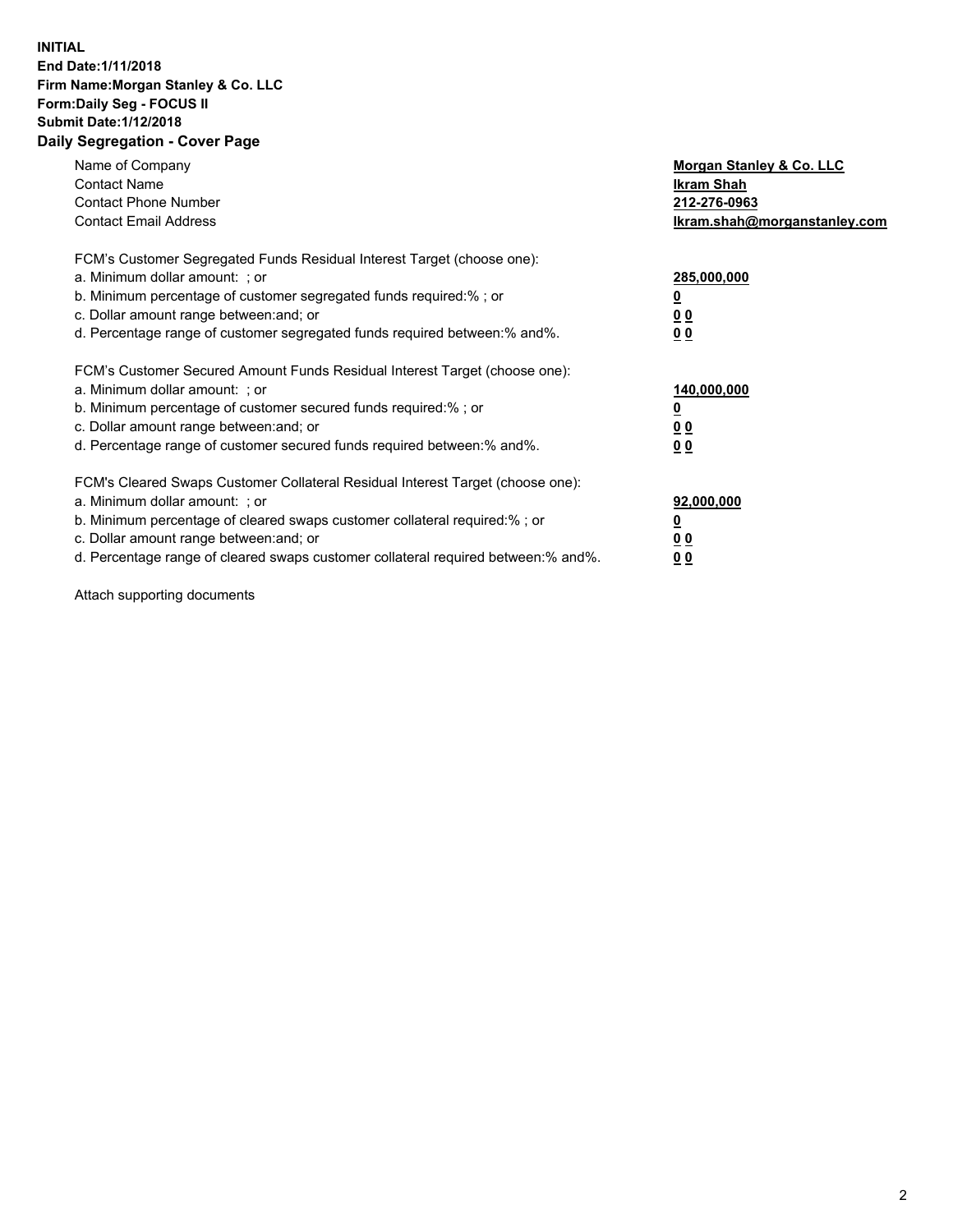## **INITIAL End Date:1/11/2018 Firm Name:Morgan Stanley & Co. LLC Form:Daily Seg - FOCUS II Submit Date:1/12/2018 Daily Segregation - Secured Amounts**

Foreign Futures and Foreign Options Secured Amounts Amount required to be set aside pursuant to law, rule or regulation of a foreign government or a rule of a self-regulatory organization authorized thereunder **0** [7305] 1. Net ledger balance - Foreign Futures and Foreign Option Trading - All Customers A. Cash **2,828,697,690** [7315] B. Securities (at market) **1,692,177,894** [7317] 2. Net unrealized profit (loss) in open futures contracts traded on a foreign board of trade **854,633,208** [7325] 3. Exchange traded options a. Market value of open option contracts purchased on a foreign board of trade **9,099,372** [7335] b. Market value of open contracts granted (sold) on a foreign board of trade **-12,756,403** [7337] 4. Net equity (deficit) (add lines 1. 2. and 3.) **5,371,851,761** [7345] 5. Account liquidating to a deficit and account with a debit balances - gross amount **32,106,170** [7351] Less: amount offset by customer owned securities **-31,186,649** [7352] **919,521** [7354] 6. Amount required to be set aside as the secured amount - Net Liquidating Equity Method (add lines 4 and 5) **5,372,771,282** [7355] 7. Greater of amount required to be set aside pursuant to foreign jurisdiction (above) or line 6. **5,372,771,282** [7360] FUNDS DEPOSITED IN SEPARATE REGULATION 30.7 ACCOUNTS 1. Cash in banks A. Banks located in the United States **145,177,997** [7500] B. Other banks qualified under Regulation 30.7 **894,787,300** [7520] **1,039,965,297** [7530] 2. Securities A. In safekeeping with banks located in the United States **349,019,545** [7540] B. In safekeeping with other banks qualified under Regulation 30.7 **0** [7560] **349,019,545** [7570] 3. Equities with registered futures commission merchants A. Cash **8,461,471** [7580] B. Securities **0** [7590] C. Unrealized gain (loss) on open futures contracts **-76,103** [7600] D. Value of long option contracts **0** [7610] E. Value of short option contracts **0** [7615] **8,385,368** [7620] 4. Amounts held by clearing organizations of foreign boards of trade A. Cash **0** [7640] B. Securities **0** [7650] C. Amount due to (from) clearing organization - daily variation **0** [7660] D. Value of long option contracts **0** [7670] E. Value of short option contracts **0** [7675] **0** [7680] 5. Amounts held by members of foreign boards of trade A. Cash **1,972,609,835** [7700] B. Securities **1,343,158,349** [7710] C. Unrealized gain (loss) on open futures contracts **854,709,312** [7720] D. Value of long option contracts **9,099,372** [7730] E. Value of short option contracts **-12,756,403** [7735] **4,166,820,465** [7740] 6. Amounts with other depositories designated by a foreign board of trade **0** [7760] 7. Segregated funds on hand **0** [7765] 8. Total funds in separate section 30.7 accounts **5,564,190,675** [7770] 9. Excess (deficiency) Set Aside for Secured Amount (subtract line 7 Secured Statement Page 1 from Line 8) **191,419,393** [7380] 10. Management Target Amount for Excess funds in separate section 30.7 accounts **140,000,000** [7780]

11. Excess (deficiency) funds in separate 30.7 accounts over (under) Management Target **51,419,393** [7785]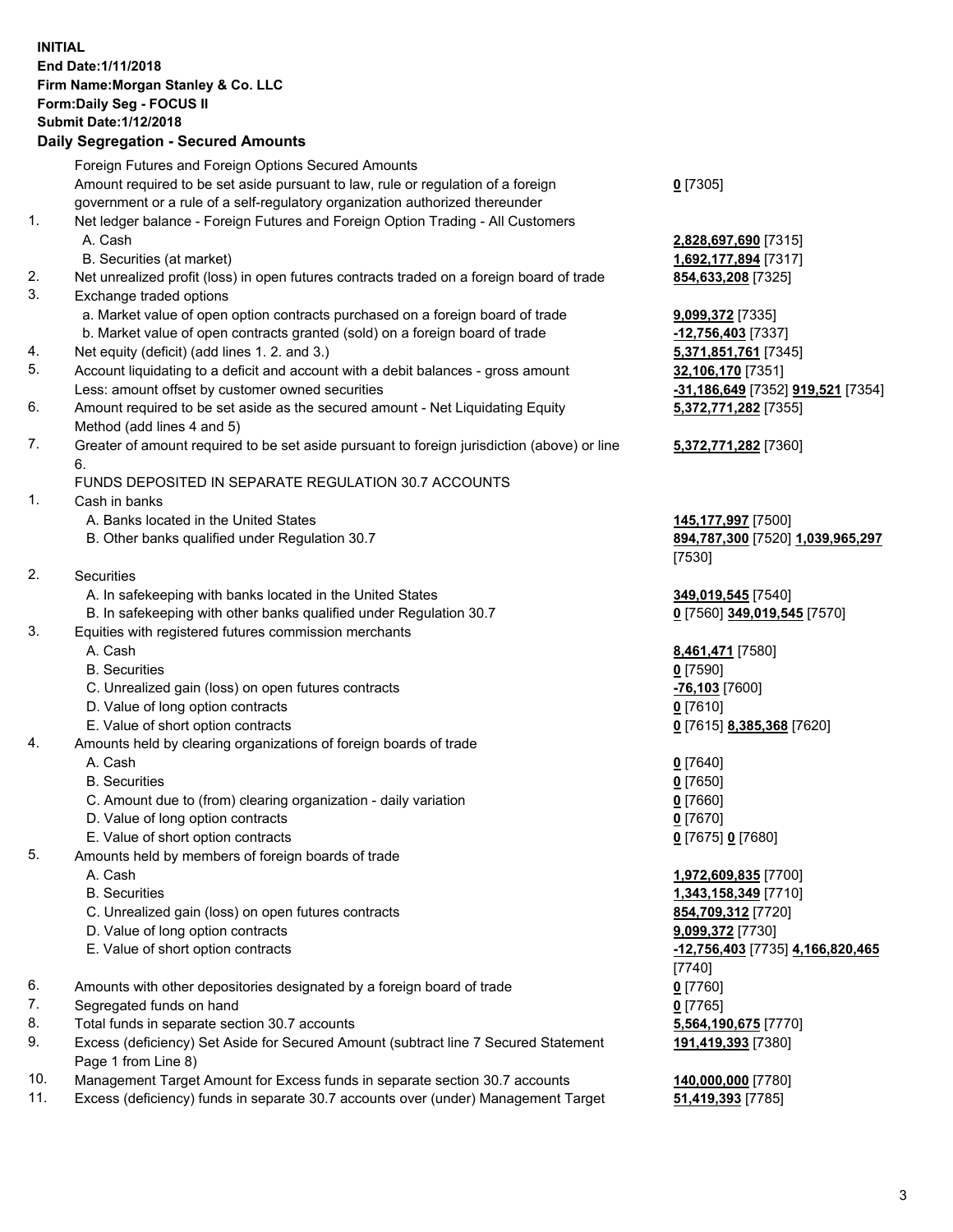**INITIAL End Date:1/11/2018 Firm Name:Morgan Stanley & Co. LLC Form:Daily Seg - FOCUS II Submit Date:1/12/2018 Daily Segregation - Segregation Statement** SEGREGATION REQUIREMENTS(Section 4d(2) of the CEAct) 1. Net ledger balance A. Cash **7,945,114,106** [7010] B. Securities (at market) **4,824,621,974** [7020] 2. Net unrealized profit (loss) in open futures contracts traded on a contract market **1,568,901,742** [7030] 3. Exchange traded options A. Add market value of open option contracts purchased on a contract market **324,370,545** [7032] B. Deduct market value of open option contracts granted (sold) on a contract market **-482,306,861** [7033] 4. Net equity (deficit) (add lines 1, 2 and 3) **14,180,701,506** [7040] 5. Accounts liquidating to a deficit and accounts with debit balances - gross amount **315,536,702** [7045] Less: amount offset by customer securities **-247,120,043** [7047] **68,416,659** [7050] 6. Amount required to be segregated (add lines 4 and 5) **14,249,118,165** [7060] FUNDS IN SEGREGATED ACCOUNTS 7. Deposited in segregated funds bank accounts A. Cash **4,552,388,407** [7070] B. Securities representing investments of customers' funds (at market) **0** [7080] C. Securities held for particular customers or option customers in lieu of cash (at market) **1,135,490,493** [7090] 8. Margins on deposit with derivatives clearing organizations of contract markets A. Cash **5,258,462,490** [7100] B. Securities representing investments of customers' funds (at market) **0** [7110] C. Securities held for particular customers or option customers in lieu of cash (at market) **3,689,131,481** [7120] 9. Net settlement from (to) derivatives clearing organizations of contract markets **103,035,169** [7130] 10. Exchange traded options A. Value of open long option contracts **324,370,545** [7132] B. Value of open short option contracts **-482,306,861** [7133] 11. Net equities with other FCMs A. Net liquidating equity **4,341,937** [7140] B. Securities representing investments of customers' funds (at market) **0** [7160] C. Securities held for particular customers or option customers in lieu of cash (at market) **0** [7170] 12. Segregated funds on hand **0** [7150] 13. Total amount in segregation (add lines 7 through 12) **14,584,913,661** [7180] 14. Excess (deficiency) funds in segregation (subtract line 6 from line 13) **335,795,496** [7190]

- 15. Management Target Amount for Excess funds in segregation **285,000,000** [7194]
- 16. Excess (deficiency) funds in segregation over (under) Management Target Amount Excess

**50,795,496** [7198]